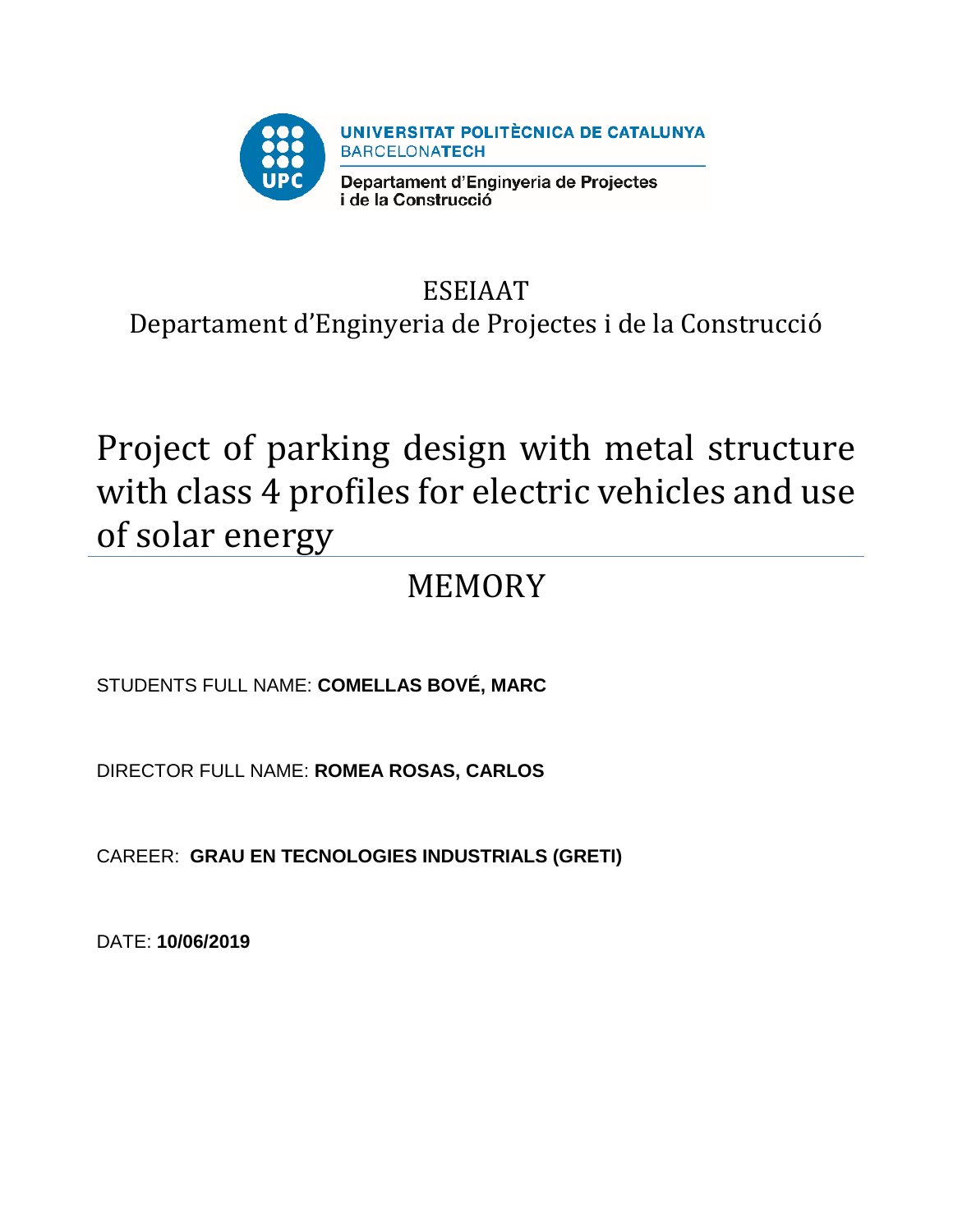

UNIVERSITAT POLITÈCNICA DE CATALUNYA<br>BARCELONATECH Departament de Projectes d'Enginyeria

Pág.: 1 de 8

## **SCOPE STATEMENT**

## **Table of Contents**

| 1.1                                                                    |
|------------------------------------------------------------------------|
| 1.2                                                                    |
|                                                                        |
|                                                                        |
|                                                                        |
|                                                                        |
|                                                                        |
|                                                                        |
|                                                                        |
|                                                                        |
| Chapter 3. Technical conditions and regulation that must be complied 7 |
|                                                                        |
| 3.2                                                                    |
|                                                                        |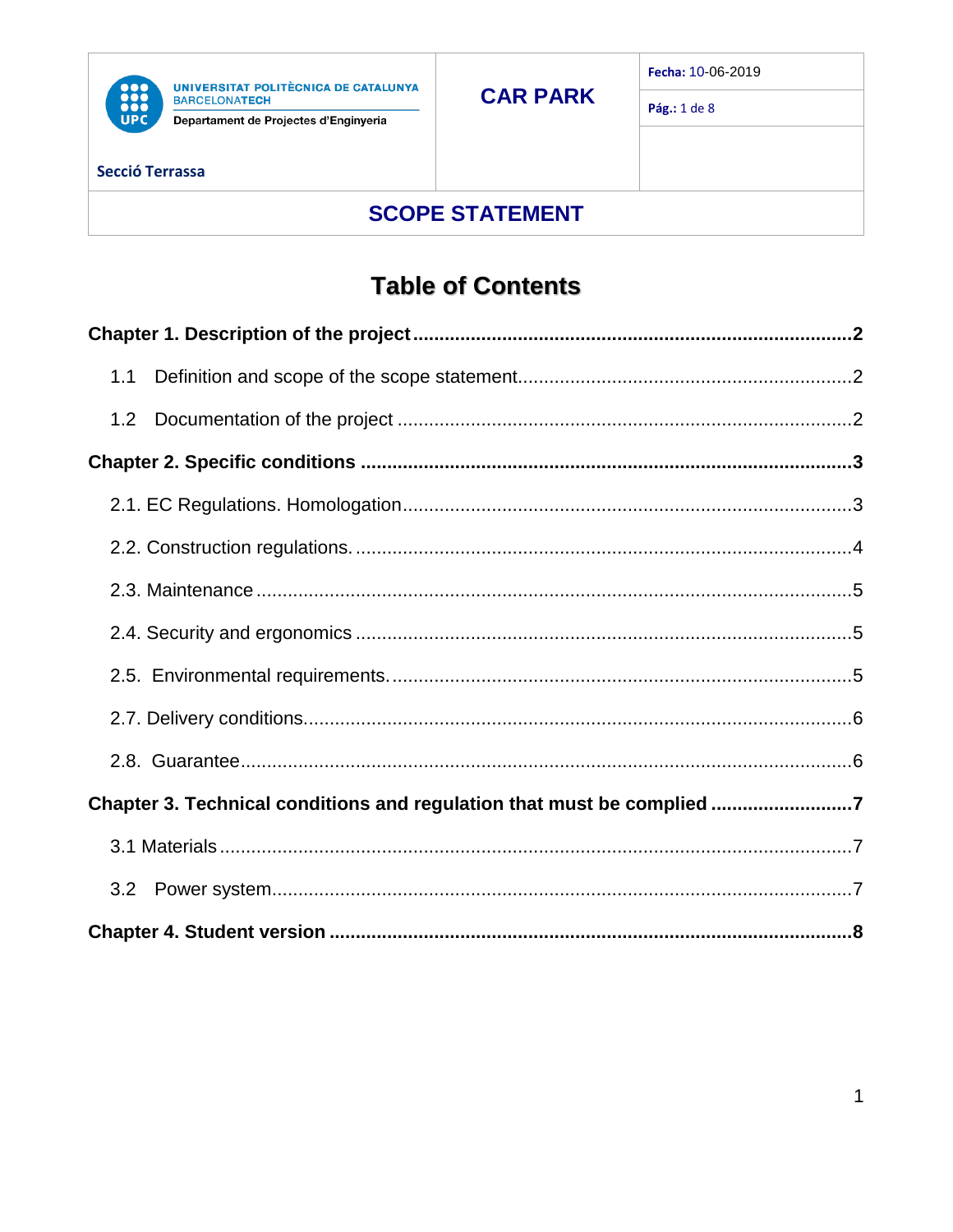

Departament de Projectes d'Enginyeria

**CAR PARK**

**Fecha:** 10-06-2019

**Pág.:** 2 de 8

#### **Secció Terrassa**

### **SCOPE STATEMENT**

### <span id="page-2-0"></span>**Chapter 1.** Description of the project

The project consists of the design and study of the feasibility of constructing an outdoor parking for electric cars with profile class 4 using galvanized steel with the technique of steel framing.

### <span id="page-2-1"></span>**1.1Definition and scope of the scope statement**

The specifications are the document that regulates the relationships between the owner and the owner Contractor who executes the project, sets forth generic legal provisions of the Project and technical conditions of the materials and components of the machine. Contains the necessary information so that the relations are as fruitful as possible, taking into account the importance of the economic cost that originates. It is therefore, from the legal and contractual point of view, the most important document in the project in the material execution.

The legal constraints, and the responsibilities and obligations of each party are included. It is understood as part of the property (project promoter), the manufacturer, the suppliers and all those actors that participate in the realization of this project.

This document, gifts, in addition to the contract between property and manufacturer, establishes the Legal terms to deal with possible disputes or doubts that may arise in the Previous aspects and others specified in this document, taking into account that the acceptance of the project í, with the specifications, measurements, characteristics and Plans act as legal contract in case of conflict between property and Supplier or manufacturer of the execution.

### <span id="page-2-2"></span>**1.2Documentation of the project**

The following documents are included in the project: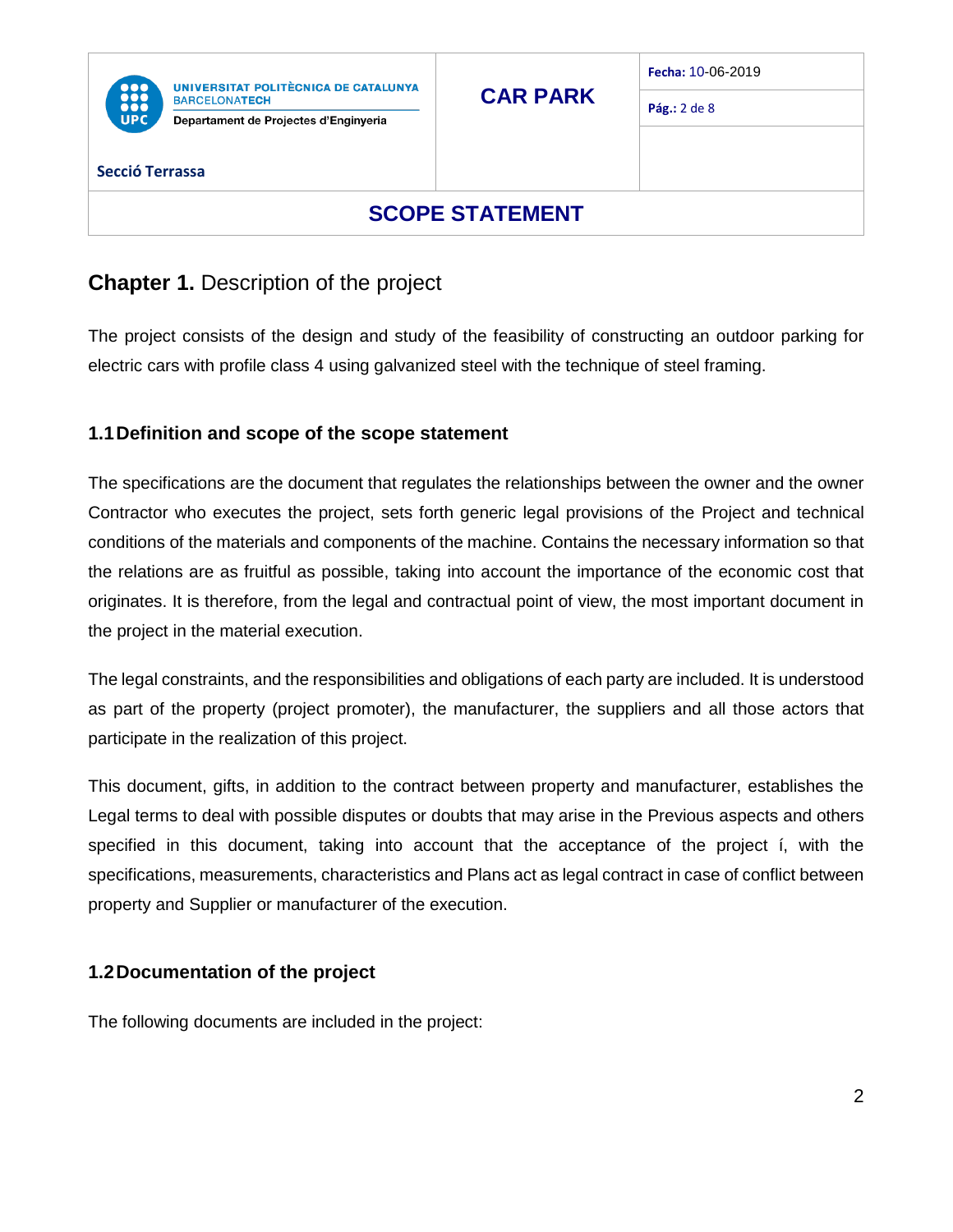

Departament de Projectes d'Enginyeria

**Fecha:** 10-06-2019

**Pág.:** 3 de 8

#### **Secció Terrassa**

### **SCOPE STATEMENT**

**CAR PARK**

- Memory and Annexes
- Drawings
- Terms of Service
- Budget

We understand as contract documents those that are obligatory fulfilment and these documents are the plans and scope statement. The rest of the documents of the Project are informative and are constituted by the Report, Annexes and the Budget.

In the case of a contradiction between the Plans and the Specific Technical Requirements contained in this Specification of Terms, prevails what has been prescribed in these Terms. In either case, both documents have preference over the general conditions contained in this document.

### <span id="page-3-0"></span>**Chapter 2.** Specific conditions

### <span id="page-3-1"></span>*2.1. EC Regulations. Homologation*

This design will have to undergo homologation tests in order to comply with international standards and make it possible to sell them at the state or international level.

Among others, the CE marking rules are what makes this purpose possible. Specifically, marking implies:

Security through the fulfilment of the essential security requirements mentioned in the directive.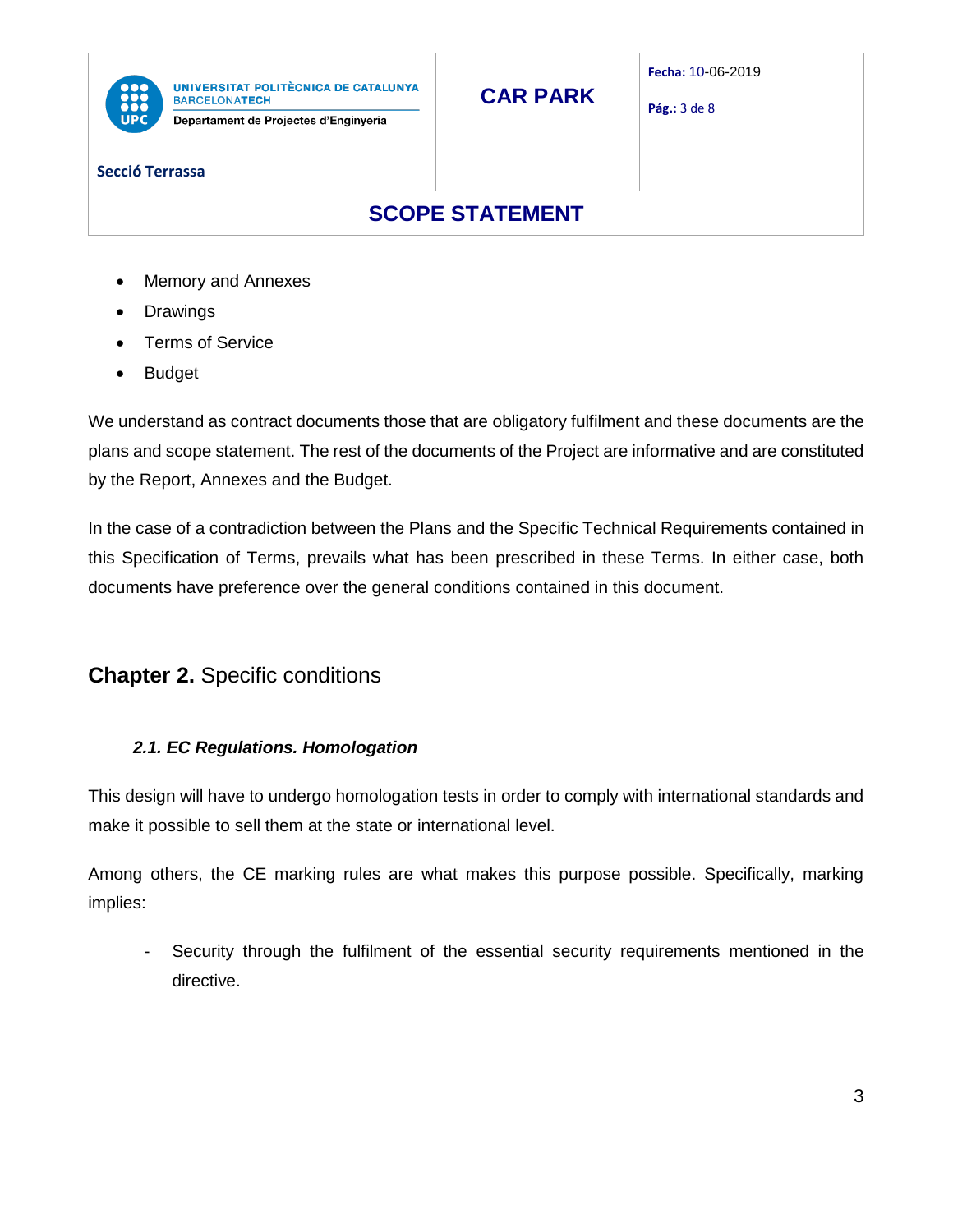

Departament de Projectes d'Enginyeria

**CAR PARK**

**Fecha:** 10-06-2019

**Pág.:** 4 de 8

#### **Secció Terrassa**

### **SCOPE STATEMENT**

- The impossibility of a member state being able to prohibit, restrict or impede the commercialization or installation of elements that do not comply with the requirements of the directive.

Among others, you will have to overcome the following European directives:

- Directive 2004/108 / EC, of electromagnetic compatibility
- Directive 73/23 / EEC, on Electrical equipment intended for use with certain voltage limits. (for the case of installed electrical components)

It will be an independent laboratory that certifies the compliments of these international executives and other possible not mentioned in this section.

The designer declares that the car park does not have to be put into operation until the car park as a whole has been declared in accordance with the aforementioned directives.

Once these approvals have been passed, along with the completion of the technical characteristics of the car park, the certificate for execution and implementation in the urban environment can be obtained.

### <span id="page-4-0"></span>*2.2. Construction regulations.*

The metal parts of the frame must have a uniform appearance and without defects

The different metal parts must have the shape and dimensions specified in the technical documentation.

The car park must be watertight to prevent leakage of water.

These must be designed and constructed in such a way that their characteristics in normal use are safe and safe for the user.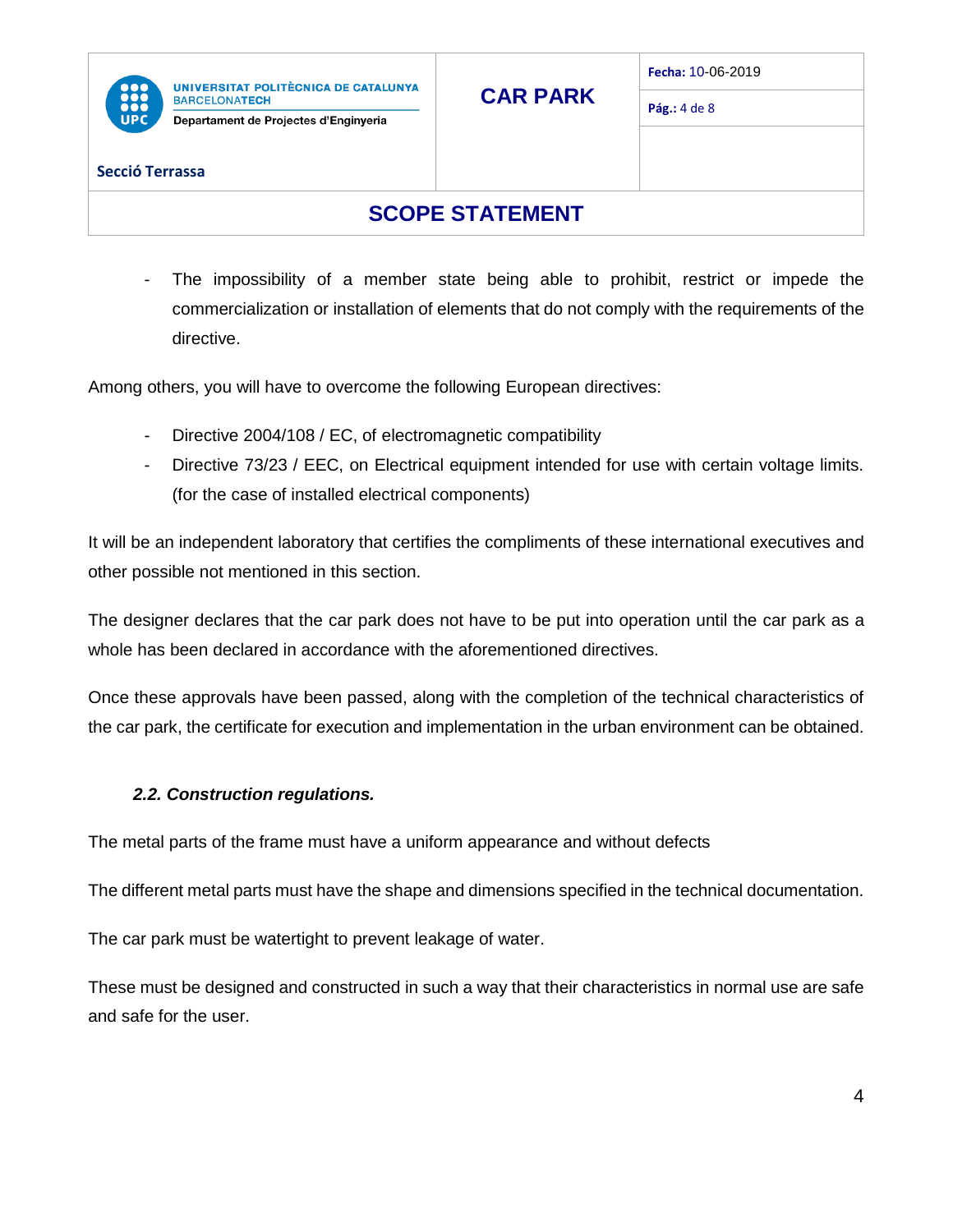

Departament de Projectes d'Enginyeria

**CAR PARK**

**Fecha:** 10-06-2019

**Pág.:** 5 de 8

#### **Secció Terrassa**

### **SCOPE STATEMENT**

During the manufacture, the elements will be fixed by fixing tools, which must be fixed to a table or bench, ensuring the correct soldering.

The elements that have contact and rubbing between them must be perfectly flat their faces and lubricate properly.

#### <span id="page-5-0"></span>*2.3. Maintenance*

Correct maintenance of the car park will be borne by the client. However, in order to facilitate this end, a preventive maintenance file will be offered, indicating the points to be reviewed, in addition to the periodic and mandatory technical inspections that the car park must pass. An assembly and disassembly manual will also be delivered at the time of purchase.

#### <span id="page-5-1"></span>*2.4. Security and ergonomics*

Although security directives and regulations try to avoid risks, a risk assessment will be carried out, with its danger and possible ways of eliminating or minimizing these risks. To avoid accidental discharges the circuit will be provided with a disconnection system in order to avoid cramping. Also, for this reason, the electrical elements will be hidden and will be difficult to access and open.

#### <span id="page-5-2"></span>*2.5. Environmental requirements.*

A documented statement will be submitted stating that the products supplied do not contain lead, mercury, cadmium, chromium or other highly toxic or dangerous materials.

A document will be presented on how the different materials must be recycled once they have passed their useful life. It is the owner who is responsible for the recycling of unteachable materials.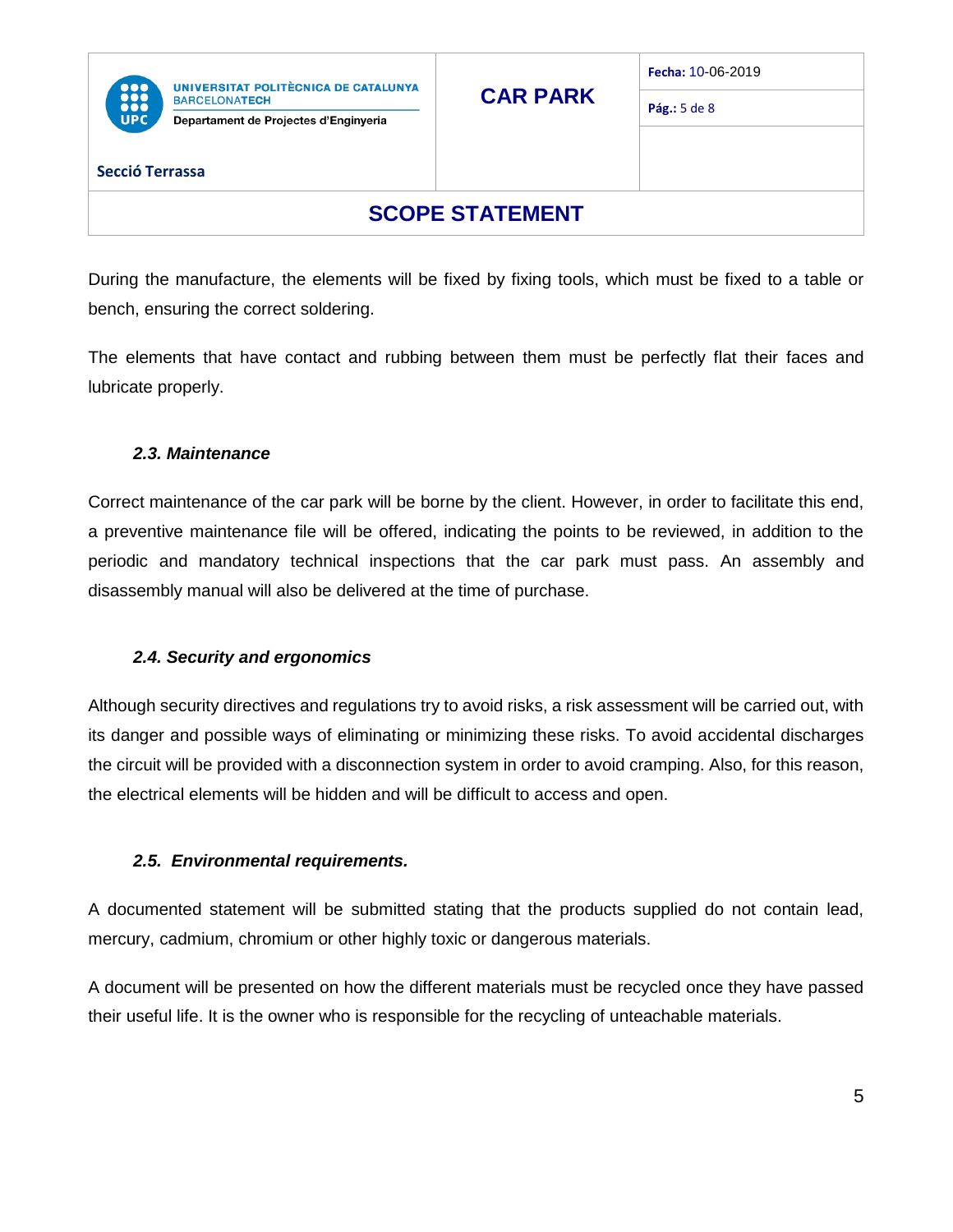| P<br>11 |  |
|---------|--|

Departament de Projectes d'Enginyeria

**Pág.:** 6 de 8

#### **Secció Terrassa**

### **SCOPE STATEMENT**

**CAR PARK**

In the case of batteries, they must be transported to specialized centers for the treatment of hazardous waste.

### <span id="page-6-0"></span>*2.7. Delivery conditions.*

There will be delivery of:

- Set of set planes, with corresponding views.
- List of elements and commercial references and technical characteristics
- Schematics and mounting drawings
- Certificate of approval and CE conformity
- Preventative maintenance file
- Basic instructions manual, and maintenance and handling tips.

#### <span id="page-6-1"></span>*2.8. Guarantee*

In general, a 2-year warranty is given in pieces. The vendor ensures the existence of spare parts during the service life of the car park. In case this supply is not possible, documentation will be submitted in order to reproduce.

In the case of the components, the same guarantee as the one offered by the respective manufacturers is given.

In the case of the appearance of construction defects within the warranty period, the responsibility is the supplier, and undertakes to solve it without any charge to the customer, modifying if necessary, rhythms or production schedules in order to satisfy the customer.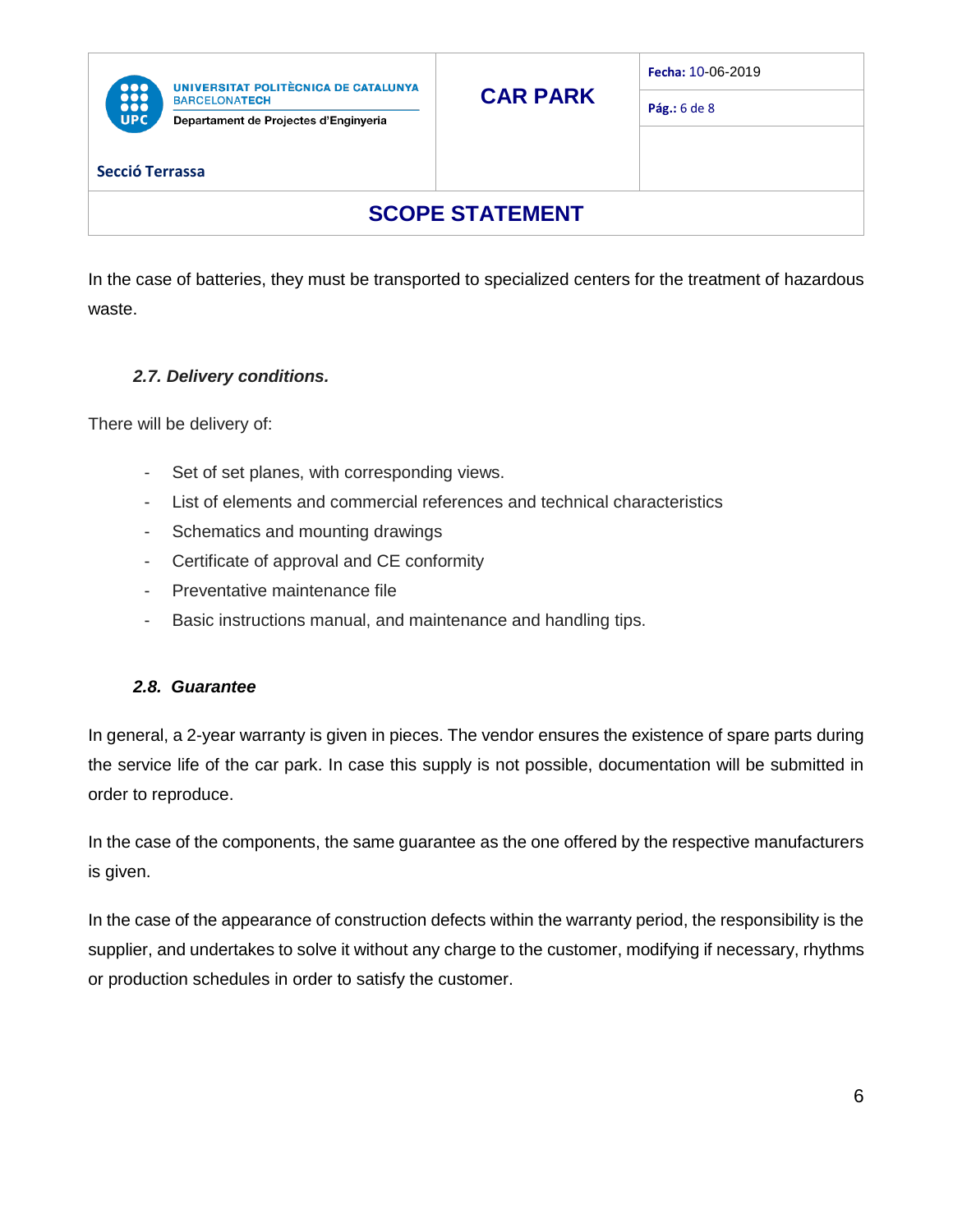

Departament de Projectes d'Enginyeria

**Fecha:** 10-06-2019

**Pág.:** 7 de 8

#### **Secció Terrassa**

### **SCOPE STATEMENT**

In case of replacement of any part or component, it will have a 6-month warranty, requiring the provider of the occasional damage that could be generated.

The provider offers a technical support service to customers for 6 months.

The technical assistance costs are borne by the supplier during the warranty period, as long as the breakdowns are attributable to manufacture.

### <span id="page-7-0"></span>**Chapter 3.** Technical conditions and regulation that must be complied

### <span id="page-7-1"></span>**3.1 Materials**

- Safety screws must be made of stainless steel with M5-1x30 mm, according to the UNE-EN ISO 3506-1: 2010.
- The perforated angle must be of galvanized stainless steel of 100x35x35 mm according to UNE-EN 10088.
- The bolts for the subjection of the angles must be made of stainless steel of M8-1x20 mm, according to UNE-EN 14219: 2004 standard. The females follow the ISO 4032 standard.

### <span id="page-7-2"></span>**3.2Power system**

• The battery must work at a voltage of 12 V and have a capacity of  $75 A \cdot h$  and a maximum weight of 28 kg, as well as maximum dimensions of 330x171x236 mm according to the norm UNE-EN 50342-2: 2008.